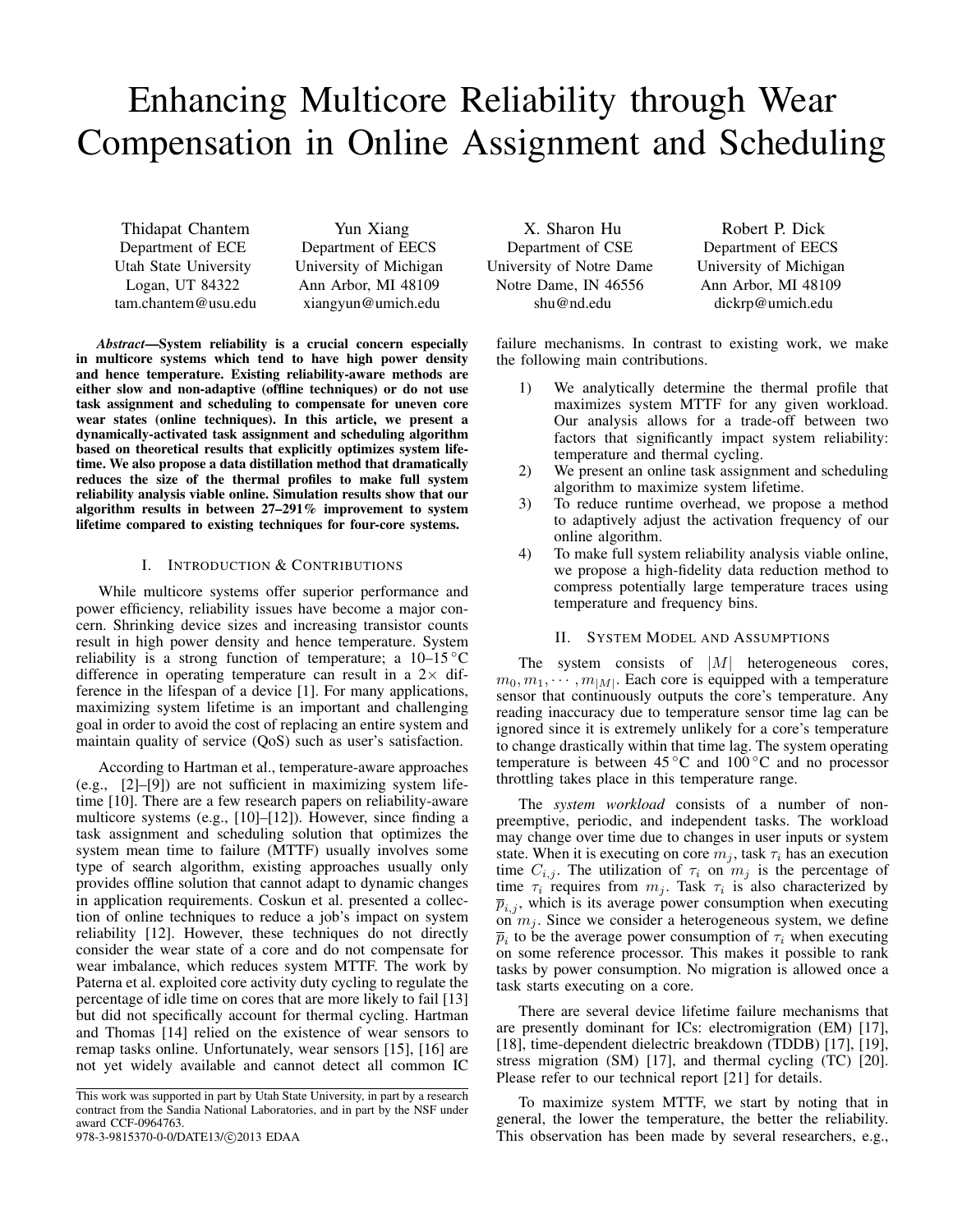

Fig. 1: Impact of thermal cycling on system MTTF.

[10]–[12]. For EM, TDDB, and SM, the failure rates are exponential functions of temperature. For TC, however, the amplitudes and frequencies of the thermal cycles matter as much as the maximum temperatures of those cycles. While some existing work has highlighted the importance of TC and proposed techniques to reduce the frequencies and amplitudes of thermal cycles [12], a general solution to achieve the conflicting goal of reducing temperature and reducing the amplitudes and frequencies of thermal cycles is still needed.

#### III. IDEAL HOMOGENEOUS CORES

We first focus on the ideal setup where the system is homogeneous. Details on our reliability model as well as proofs to lemmas and theorems can be found in our technical report [21].

Theorem 1. *Assume a* 2 <sup>n</sup>*-core system which consists of homogeneous cores with identical lateral and vertical thermal and electrical characteristics and identical initial wear state at time* t*. Further assume that the power distribution is fixed during the time interval*  $[t, t + \Delta t]$  *for each core. Then at time* t+∆t *the system MTTF is maximized if and only if the power is distributed evenly among the cores during*  $[t, t + \Delta t]$ *.* 

It follows that to maximize system MTTF, perfect spatial and temporal load balancing must be achieved. In other words, the maximum core wear state among all the cores must be minimized. We use an example to demonstrate the significant impact of load balancing on system lifetime. (For this example and the rest of the paper, system MTTF values are obtained using a system-level reliability modeling tool [22].) Consider two ideal homogeneous cores with a maximum power consumption of 65 W. There are ten tasks with a utilization of 0.1 each. The system MTTF is only 3.27 years if all the tasks are executed on only one core. On the other hand, if the workload is evenly distributed (i.e., five tasks per core), the system MTTF is 31.6 years, which is almost a  $10\times$  improvement.

Due to task execution granularity and performance constraints such as response times, achieving absolute spatial and temporal load balancing is rarely possible. The goal, then, is to understand which types of load unbalances have the smallest impacts on system reliability.

## IV. NON-IDEAL CORES

We discuss lifetime optimization on heterogeneous systems and the trade-offs between temperature and thermal cycles.

## *A. Heterogeneous Core and Cores with Uneven Wear States*

We start with some general observations pertaining to any multicore system. For a system that initially consists of perfectly homogeneous cores, the cores will eventually have different wear states unless perfect spatial and temporal load

balancing is maintained at all times. One way to slow down the wear process is to use *wear compensation*, which is the process of assigning loads to cores in such a way that the maximum difference among all core wear states is minimized. For a system that initially consists of perfectly homogeneous cores and for which perfect spatial and temporal load balancing cannot be achieved, wear compensation helps to maximize system MTTF, as demonstrated by the following example.

Consider again the multicore system in Section III. Assume that the total system utilization is 1.6, which means that both cores are needed by the system. Ideally, each core should execute half of the workload. However, workload may not be perfectly divisible. Assume, for example, that the task set consists of 5 tasks  $\tau_1, \tau_2, \ldots, \tau_5$ , where the utilization of  $\tau_1$ and  $\tau_2$  is 0.5 each and the utilization of  $\tau_3$ ,  $\tau_4$ , and  $\tau_5$  is 0.2 each. If  $\tau_1$ ,  $\tau_3$ , and  $\tau_4$  are assigned to  $m_0$  and  $\tau_2$  and  $\tau_5$  on  $m_1$ , the system MTTF is 1.57 years. If wear compensation is applied by swapping the loads on the cores after half of the time duration, the system MTTF increases to 1.95 years, which is a 24% improvement.

We can also apply the concept of wear compensation to heterogeneous cores. That is, for such a system, maximizing its MTTF is equivalent to maximizing the MTTF of a homogeneous system where cores have unequal wear.

# *B. Trade-Offs Between Temperature and Thermal Cycles*

In contrast to wear due to EM, TDDB, and SM, which primarily depend on temperature, wear due to TC also depends on the amplitudes and frequencies of the thermal cycles. We use a simple example to illustrate the impact of thermal cycles on system lifetime. Let us reconsider the system and task set from earlier. In addition, consider the three task execution patterns shown in Fig. 1. In the first two setups, the system is spatially balanced. However, the thermal profile from Setup 2 contains large and frequent thermal cycles, which cause system MTTF to be reduced by more than  $30\times$ . On the other hand, a thermal profile that is neither spatially nor temporally balanced but with smaller thermal cycles (Setup 3) lead to better system MTTF.

For the rest of this section, we describe how to determine the most desirable thermal profile for the practical scenarios where thermal cycles cannot be avoided. Essentially, for some fixed workload, we wish to determine the execution (and hence power) profile that maximizes system reliability. In order to compare any two thermal profiles  $T_1$  and  $T_2$ , we observe that there are three aspects of thermal cycling, which lead to eight different cases (or four unique cases), as shown in Tab. I. We now present each unique case.

**Lemma 1.** *Given two thermal profiles*  $\mathbf{T}_1$  *and*  $\mathbf{T}_2$ *. Let*  $\Delta T_1$ *and*  $\Delta T_2$  *denote the maximum amplitudes of all thermal cycles in*  $\mathbf{T}_1$  *and*  $\mathbf{T}_2$ *, respectively,*  $C_1$  *and*  $C_2$  *be the numbers of thermal cycles in*  $T_1$  *and*  $T_2$ *, respectively, and*  $T_{\text{max1}}$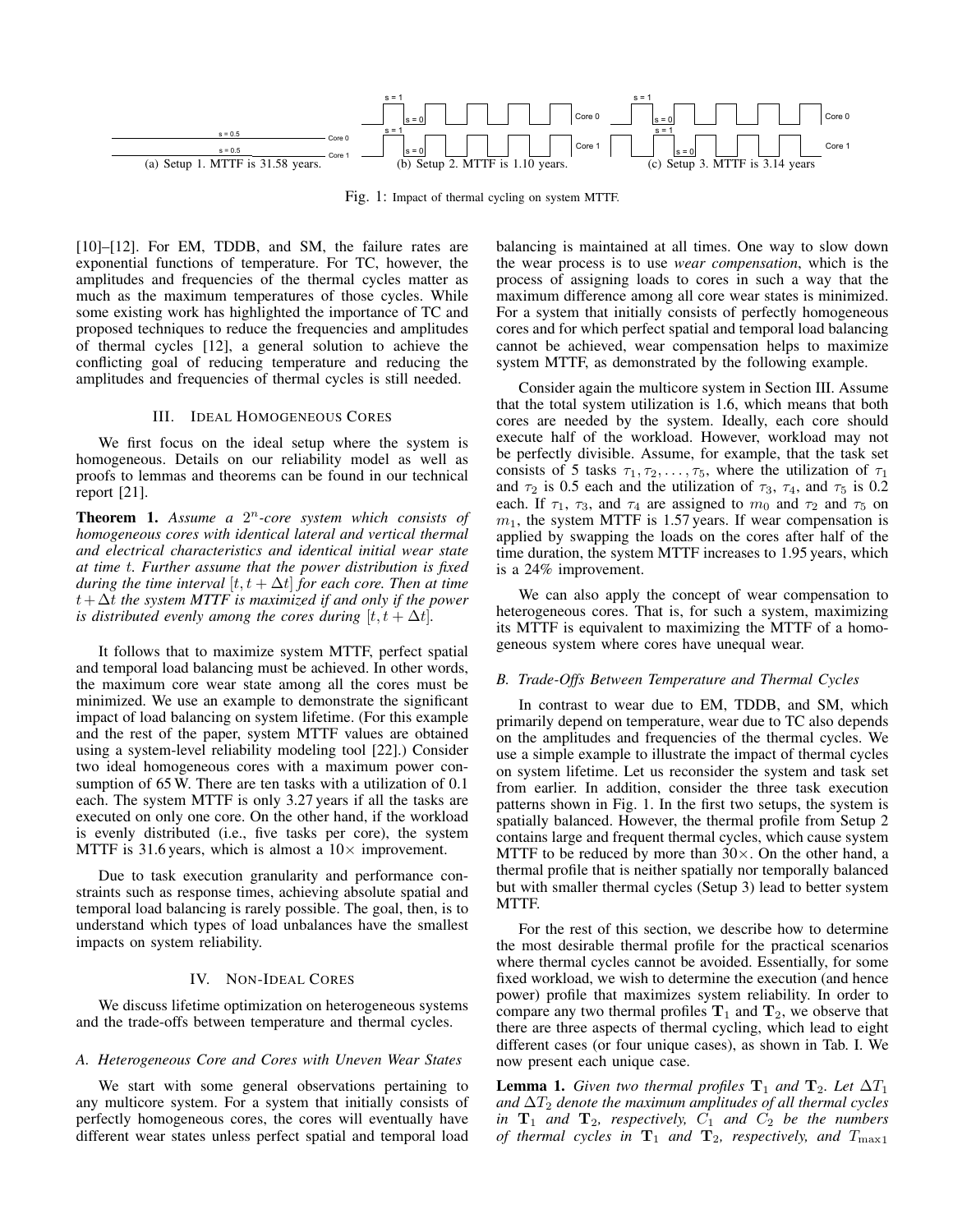TABLE I: A comparison between any two thermal profiles will result in one of these four cases.

| Case | Amplitudes                                    | Frequencies | Max. temps.                                                                              | Reliability                                                                                                                                                                                                                                                                                                                      |
|------|-----------------------------------------------|-------------|------------------------------------------------------------------------------------------|----------------------------------------------------------------------------------------------------------------------------------------------------------------------------------------------------------------------------------------------------------------------------------------------------------------------------------|
|      | $\Delta T_1 > \Delta T_2$                     | $C_1 > C_2$ | $T_{\max 1} \geq T_{\max 2}$                                                             | $MTTF_1 \leq MTTF_2$                                                                                                                                                                                                                                                                                                             |
|      | $\Delta T_1 \geq \Delta T_2$   $C_1 \geq C_2$ |             | $T_{\max_1} \leq T_{\max_2}$                                                             | $MTTF_1 \leq MTTF_2$ if $\frac{C_1}{C_2} \geq 9.56$ or $\frac{\Delta T_1}{\Delta T_2} \geq 3.09$                                                                                                                                                                                                                                 |
|      |                                               |             | $\Delta T_1 \geq \Delta T_2$   $C_1 \leq C_2$   $T_{\text{max }1} \geq T_{\text{max }2}$ | $MTTF_1 \leq MTTF_2$ if $\frac{C_2}{C_1} \leq \left(\frac{\Delta T_1}{\Delta T_2}\right)^2$                                                                                                                                                                                                                                      |
|      |                                               |             |                                                                                          | $\left \Delta T_1 \geq \Delta T_2\right $ $C_1 \leq C_2$ $\left \right.$ $T_{\text{max }1} \leq T_{\text{max }2}$ $\left \right $ $MTTF_1 \leq MTTF_2$ if $\left(\frac{\Delta T_1}{\Delta T_2}\right)^2 \geq 9.56\frac{C_2}{C_1}$ or $MTTF_1 \geq MTTF_2$ if $\frac{C_2}{C_1} \geq \left(\frac{\Delta T_1}{\Delta T_2}\right)^2$ |
|      |                                               |             |                                                                                          |                                                                                                                                                                                                                                                                                                                                  |

*and*  $T_{\text{max2}}$  *be the maximum temperatures in*  $T_1$  *and*  $T_2$ *, respectively. Assume that the system operating temperature is between 45* ◦*C and 100* ◦*C. Further assume that the number of cycles to failure due to*  $\mathbf{T}_i$  *is*  $N_i = A \cdot \Delta T_i^{-b} e^{\frac{i\pi E_a}{\pi T_{\text{max}}}i}$ , *where A is some constant,*  $E_a = 0.42$ ,  $\kappa = 8.62 \times 10^{-5}$ , and  $b = 2$ *. If*  $\Delta T_1 \geq \Delta T_2$ *,*  $C_1 \geq C_2$ *, and*  $T_{\max 1} \geq T_{\max 2}$ *, then*  $MTTF_1 \leq MTTF_2$ .

**Lemma 2.** *Given two thermal profiles*  $T_1$  *and*  $T_2$ *, the system operating temperature range, and the number of cycles to failure as described in Lemma 1. If*  $\Delta T_1 \geq \Delta T_2$ ,  $C_1 \geq C_2$ , and  $T_{\text{max1}} \leq T_{\text{max2}}$ , then  $MTTF_1 \leq MTTF_2$  if  $\frac{C_1}{C_2} \geq 9.56$ *or*  $\frac{\Delta T_1}{\Delta T_2} \geq 3.09$ .

**Lemma 3.** Given two thermal profiles  $T_1$  and  $T_2$ , the system *operating temperature range, and the number of cycles to failure as described in Lemma 1. If*  $\Delta T_1 \geq \Delta T_2$ *,*  $C_1 \leq C_2$ *, and*  $T_{\text{max1}} \geq T_{\text{max2}}$ , then  $MTTF_1 \leq MTTF_2$  if  $\frac{C_2}{C_1} \leq \left(\frac{\Delta T_1}{\Delta T_2}\right)^2$ .

**Lemma 4.** *Given two thermal profiles*  $T_1$  *and*  $T_2$ *, the system operating temperature range, and the number of cycles to failure as described in Lemma 1. If*  $\Delta T_1 \geq \Delta T_2$ ,  $C_1 \leq C_2$ ,  $\int_{\text{and}} T_{\text{max1}} \leq T_{\text{max2}}$ , then  $MTTF_1 \leq MTTF_2$  if  $\left(\frac{\Delta T_1}{\Delta T_2}\right)^2 \geq$  $9.56 \frac{C_2}{C_1}$  or  $MTTF_1 \geq MTTF_2$  if  $\frac{C_2}{C_1} \geq \left(\frac{\Delta T_1}{\Delta T_2}\right)^2$ .

A summary of our findings is provided in Tab. I. Numerical values 9.56 and 3.09 depend on the system operating temperature range.

#### V. ONLINE ALGORITHM

We now present our online reliability-aware task assignment and scheduling algorithm for multicore systems.

## *A. Overview & Formal Problem Statement*

One way to achieve perfect spatial and temporal load balancing is to perform constant task migration. Unfortunately, such a solution is not practical due to migration overhead. The solution also assumes a continuous stream of infinitesimal tasks that can be distributed in a perfectly balanced manner, which is unrealistic. In our approach, we adopt an online algorithm to solve the reliability problem in multicore systems. We focus on periodically assigning and scheduling tasks to compensate for existing spatial and temporal load imbalances without unnecessarily increasing the schedule length. Specifically, we aim to solve the following problem.

Problem 1: Given a system of heterogeneous cores with some initial wear states, determine online task to core assignment and task scheduling such that the schedule length is minimized and system MTTF is maximized.

# *B. Reliability-Aware Task Assignment and Scheduling*

The main idea of our algorithm is to balance core wear states during the task assignment phase without putting unnecessarily loads on any given core so as to slow down the wear process. Then, during the task scheduling phase, we use our prior knowledge of the desirable thermal profile to schedule tasks on a given core. Our algorithm is described in Alg. 1. The algorithm takes as inputs a set of cores  $M$ , a set of tasks  $\Gamma$ , and a system parameter  $T_{cutoff}$ , which is used to decide whether a core is considered hot or cool. We start by estimating the wear state of each core using some system-level reliability modeling tool (Line 1). Such a tool returns a structure  $r_i$ for core  $m_i$ , which contains wear state due to EM  $(r_i, EM)$ , TDDB  $(r_i, TDDB)$ , SM  $(r_i, SM)$ , TC  $(r_i, TC)$ , as well as the overall wear state of core  $m_i$  ( $r_i. totalWear$ ). To slow down the wear process on the cores by as much as possible, we adopt a largest-task first (LTF)-based algorithm [23] to assign tasks to cores. The LTF-based algorithm, which attempts to spatially balance load, processes tasks in a non-increasing order of energy consumption and assign them to the core with the least total energy consumption (Lines 2–6). Once a task is assigned to a core, the core's total energy consumption is updated. Since the power consumption and execution time of each task on a core is known (Section II), the task's energy consumption can be easily calculated. Also, while we do not consider dynamic voltage and frequency scaling (DVFS) here, existing DVFS techniques can be readily incorporated.

To make scheduling decisions, we start by comparing the wear states of the cores in the system to those of the least worn core. Specifically, we first determine, for the least worn core, the average core wear state due to EM, SM, and TDDB (Line 7), as well as the core wear state due to TC (Line 8). Recall that while wear due to EM, SM, and TDDB primarily depend on temperature, wear due to TC also depends on the amplitudes and frequencies of the thermal cycles. In the following for-loop (Lines 9–14), Alg. 1 classifies each core in the system according to its wear characteristics (Lines 11–14).

Next, each core is classified as either hot (Line 16) or cool (Line 28) by comparing the core's current temperature from the appropriate temperature sensor to  $T_{cutoff}$ . If a core is only worn due to TC, cycles should be avoided (Lines 17–18) and tasks are ordered in a non-increasing (non-decreasing, resp.) order of average power consumption for a hot (cool, resp.) core. Average power is a good estimation of a task's impact on a core's temperature since temperature is a function of power. That is, a hot (cool, resp.) core will execute tasks that are expected to raise (lower, resp.) the core's temperature first to ensure a smoother thermal profile, i.e., one with fewer cycles.

Let  $\bar{\mathbf{p}} = {\bar{p}_i}, i = 1, \dots, |\Gamma|$ . If a core is worn due to high temperature (Lines 19–20), tasks are scheduled in the following order for the hot core: task with the lowest value in  $\bar{p}$ , task with the highest value in  $\bar{p}$ , task with the second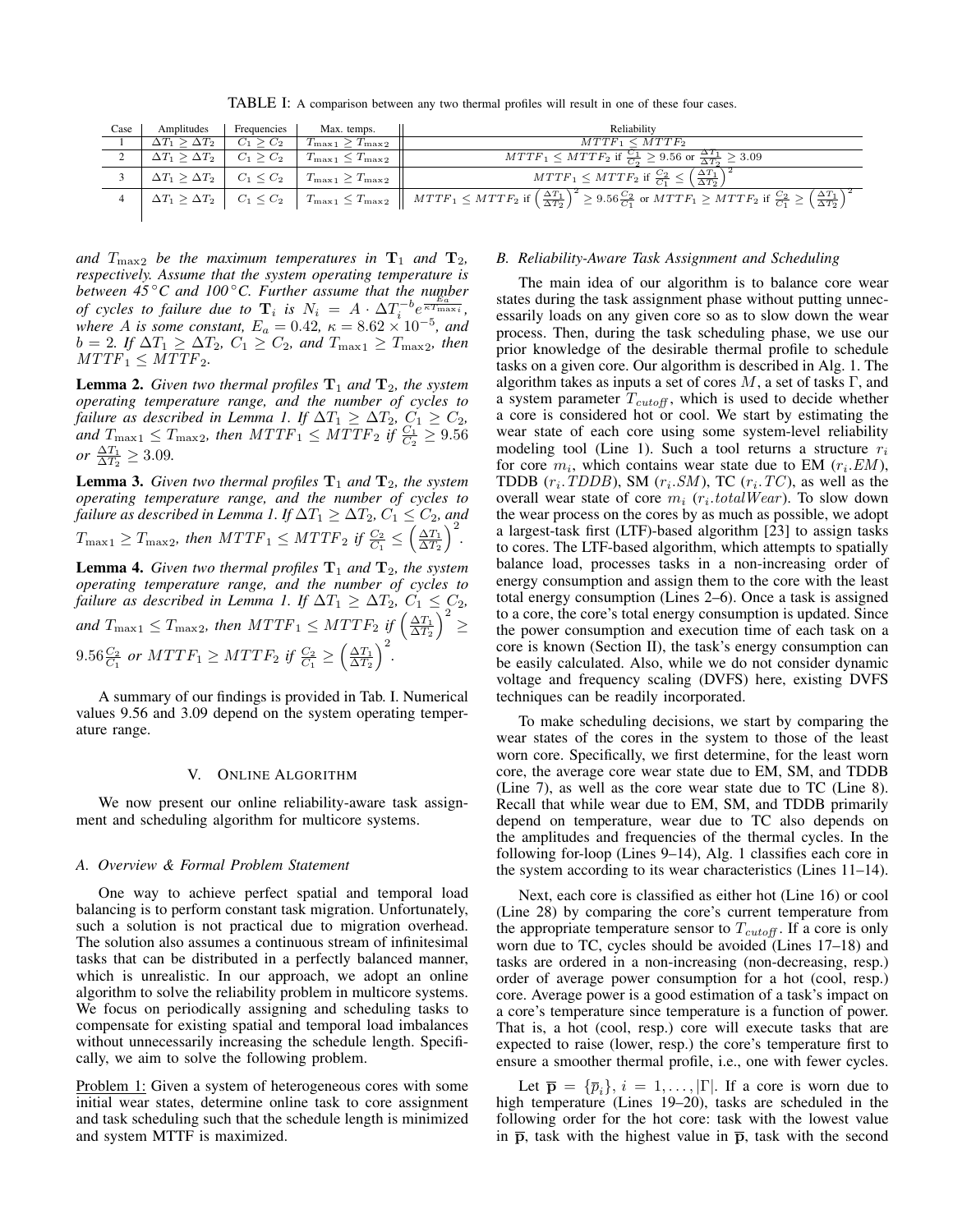# **Algorithm 1** Online\_Rel\_Aware\_Algorithm(M,  $\Gamma$ ,  $T_{cutoff}$ )

- 1:  $\mathbf{r} \leftarrow$  sys rel(M) // Compute wear state of each core
- 2: sort M in a non-decreasing order of  $r_i$  total Wear,  $i =$  $1, \ldots, |M|$
- 3: sort Γ in a non-increasing order of energy consumption  $E_i = \overline{p}_i \cdot C_i, i = 1, \ldots, |\Gamma|$
- 4:  $M' \leftarrow \text{LTF\_Energy}(\Gamma, M)$  //  $M'$  is sorted in a nonincreasing order of total energy of assigned tasks
- 5: for  $i = 1, \ldots, |M|$  do // Least worn cores receive largest load
- 6: assign tasks on  $m'_i$  to  $m_i$ ,  $m'_i \in M'$ ,  $m_i \in M$

7: 
$$
w_T^* \leftarrow \frac{r_0.EM + r_0.SM + r_0.TDDB}{T}
$$
 //  $m_0$ : least worn core

- 8:  $w_{TC}^* \leftarrow r_0$ .TC
- 9: for each  $m_i \in M$  do // Compare wear states of each core to those of the least worn core to identify weaknesses
- 10:  $stateT_i \leftarrow false, stateTC_i \leftarrow false$
- 11: if  $\frac{r_i.EM+r_i.SM+r_i.TDDB}{3} > w_T^*$  then
- 12:  $stateT_i \leftarrow true$
- 13: if  $r_i. TC > w_{TC}^*$  then
- 14:  $stateTC_i \leftarrow true$
- 15: for each  $m_i \in M$  do // Order tasks on this core to optimize the thermal profile according to the weaknesses of the core
- 16: if  $Tcurr_i > T_{cutoff}$  then // Core temperature from sensor exceeds the cut-off temperature and is considered hot
- 17: **if** state  $T_i$  = false **and** state  $TC_i$  = true **then** // Case A: avoid cycles
- 18: schedule tasks in a non-increasing order of  $\overline{p}_i$ ,  $i =$  $1, \ldots, |\Gamma|$
- 19: **else if**  $stateT_i = true$  and  $stateTC_i = false$  then // Case B: avoid high temperature
- 20: schedule tasks in the following order:  $\mathop{\mathrm{argmax}}_{i=1,\ldots,|\Gamma|} \overline{p}_i,$  $\mathop{\rm argmin}_{i=1,\ldots,|\Gamma|}\bar{p}_i,$ , . . .,  $i = 1, \ldots, |\Gamma|$
- 21: else
- 22:  $result \leftarrow compare Cases A and B according$ to Tab. I

```
23: if result = inconclusive then
24: if r_i. TC > \frac{r_i \cdot EM + r_i \cdot SMr_i \cdot TDDB}{3} then
25: apply case A
```

```
26: else
```
- 27: apply case B
- 28: else // Core temperature is below the cut-off temperature and is considered cool
- 29: // Similar to the case where the core is considered hot (Lines 17–27)

lowest value in  $\bar{p}$ , and so on. In this way, a thermal profile with more thermal cycles but lower temperature is achieved. If the core is cool, tasks are scheduled in the same manner except that we start with the task with the highest value in  $\bar{p}$ . Finally, if both high temperature and large and frequent thermal cycles should be avoided, we use the conditions in Tab. I to determine the best course of action (Lines 21–22). However, since there may be cases that fall outside the conditions in Tab. I, a definite answer cannot always be obtained. In such a case, task scheduling decisions are based on whether the core under consideration is more worn due to high temperature or cycles (Lines 23–27). The time complexity of our algorithm is  $O(|M| \cdot |\Gamma| + |M| \cdot TA + R)$ , where  $O(TA)$  and  $O(R)$ are the run-time complexity of a thermal analysis tool and a

# Algorithm 2 Dyn\_Calibration\_Interval(M,  $e_{\text{max}}$ ,  $e_{\text{old}}$ )

1:  $e \leftarrow \max_{\forall m_i, m_j \in M} |r_i.totalWear - r_j.totalWear|$ 

2: if  $e \ge e_{\text{max}}$  or  $e \ge e_{\text{old}}$  then

3: activate Algorithm 1

4: return e

system-level reliability modeling tool, respectively.

## VI. PRACTICAL CONSIDERATIONS

There are still unanswered questions. First, we need to determine how often to invoke Alg. 1. Second, most systemlevel reliability modeling tools tend to be slow because they use Monte Carlo simulation to find system MTTF and the size of the thermal trace needed can be very large depending on the invocation period of the algorithm. Third, we have not considered the overhead of using our algorithm online.

## *A. Algorithm Activation Frequency*

Alg. 1 should only be activated infrequently to reduce runtime overhead. In addition, a periodic invocation of Alg. 1 may not be desirable since a core's wear state is a nonlinear function that depends on current wear state. Depending on the current wear state, it may take anywhere from a few days to several months to increase system wear state by 10%.

We propose to dynamically calibrate the activation frequency of Alg. 1 by leveraging a control-based approach, as shown in Alg. 2. There are two situations that will invoke Alg. 1: (i) if the maximum difference in core wear state is larger than the maximum tolerable difference  $e_{\text{max}}$ , which can be obtained via profiling, and (ii), if the maximum difference among the wear states of the cores are increasing over time.

# *B. Reliability Data Reduction Method*

While a complete system-level reliability analysis tool allows us to accurately determine the wear state of each core, it takes as an input a thermal trace, which can be in gigabytes for a one-day run. To reduce the size of the data that must be kept, we propose using bins to collect temperature values.

For failure mechanisms such as EM, TDDB, and SM, which depend on actual core temperature, we use a number of *temperature* bins for each core. Each bin is labeled with a temperature range and contains the total duration a core spends at that temperature range since the last algorithm activation time, as shown in Fig. 2(a). Since the ordering of the temperature points does not matter for EM, TDDB, and SM analyses, the temperature bins, each of which contains a single float value, are a viable solution.

For thermal cycling, we observe that TC depends not only on the frequencies of the cycles, but also on the maximum temperatures during the cycles and their amplitudes. Hence, collecting only the temperature data or the frequency data is insufficient and can lead to large inaccuracies. For this reason, we leverage the structure of each *frequency* bin to capture the essential characteristics of each thermal cycle. Each bin is labeled with a thermal cycle range and contains a number of sub-bins. Each sub-bin, which is tagged with a maximum temperature range, keeps track of the number of times (i.e., frequency) a core experiences cycles in that range with the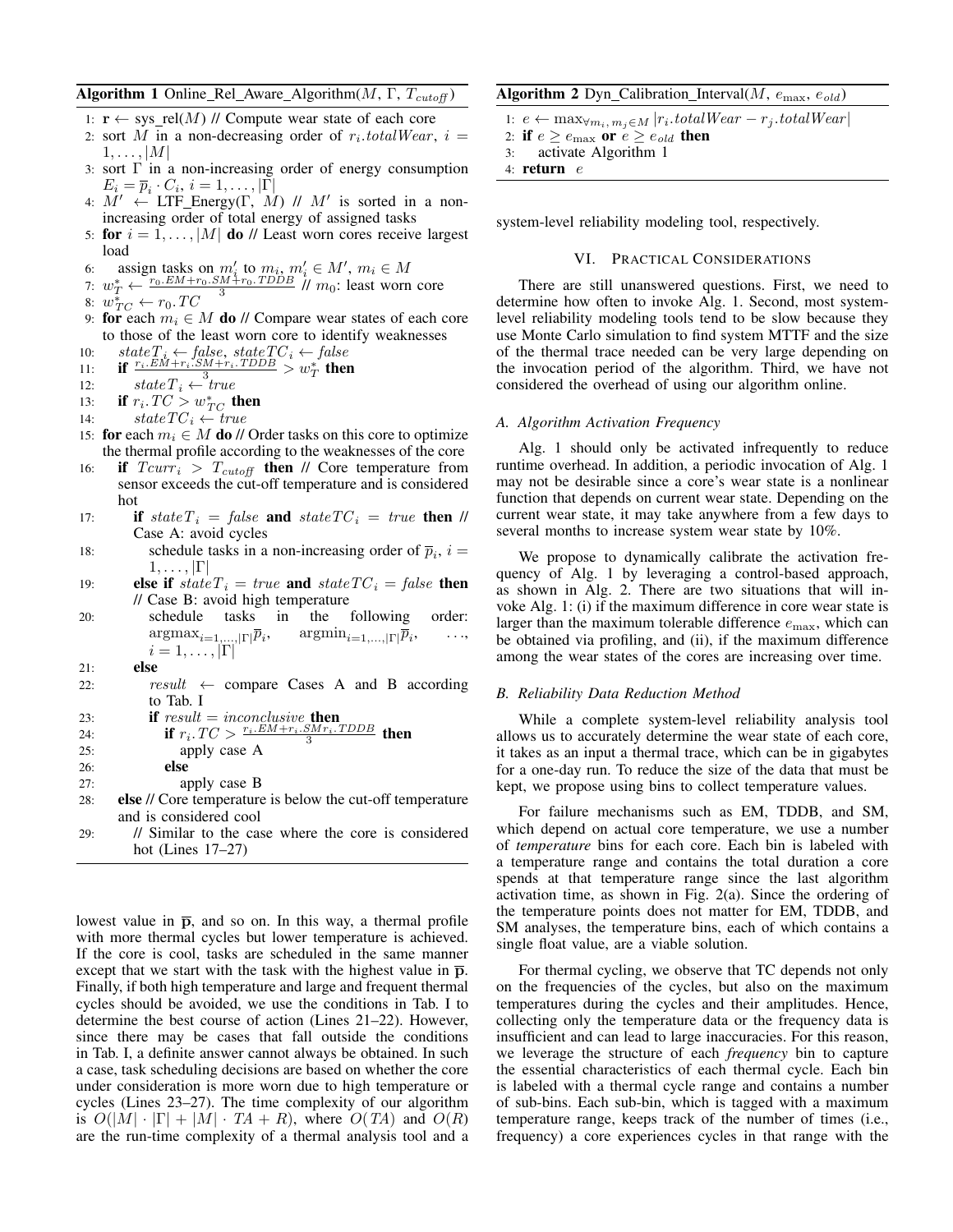

ture bins.

are three sub-bins for each frequency bin. For example, the leftmost sub-bin of the  $[0^{\circ}\text{C}, 5^{\circ}\text{C})$  bin indicates that one cycle of less than 5 ◦C occurred at a maximum temperature between 60◦C and 65◦C.

## Fig. 2: Bin example.

maximum temperature falling inside the tagged maximum temperature range. Fig. 2(b) shows some example frequency bins. Note that thermal cycles can be detected online using the one-pass rainflow counting algorithm [24].

The number of bins is chosen *a priori*. Offline simulations can be performed to select the appropriate number of temperature and frequency bins. For temperature bins, a set of simulations involving 10,000 randomly generated datapoints showed that having each bin span about  $0.5\,^{\circ}\text{C}$  (e.g., a bin for  $80^{\circ}$ C–80.5 °C) is sufficient to maintain over 99% accuracy in core wear states. Roughly, this translates to 110 bins for our system. For frequency bins, about 500 bins are needed, along with 500 sub-bins, for a total of 250,000 bins to maintain 96% accuracy. While a quarter of a million bins may seem substantial, our data distillation method reduces storage space from several gigabytes to just a few kilobytes (for temperature bins) and a few megabytes (for frequency bins). Last but not least, since the run time of the reliability modeling tool also depends on the size of the thermal trace, we have effectively reduced the overhead associated with using the tool online. In summary, our proposed algorithm is viable for online use since it only needs to be activated every few days at the maximum and since the size of the thermal trace is substantially reduced.

## VII. SIMULATION RESULTS

We compare the performance of our reliability-aware task assignment and scheduling algorithm to the following set of representative algorithms that have been proposed in the past.

Ideal algorithm (IA) where perfect spatial and temporal load balancing are assumed. The resultant system MTTF is the theoretical minimum and is provided for comparison only.

Random algorithm (RA) where task assignment and scheduling is performed at random.

Energy-aware algorithm (EA) where loads are balanced spatially but not temporally. Tasks are ordered in a non-decreasing order of energy consumption and assigned to the core with the minimum aggregated energy consumption.

Temperature-aware algorithm (TA) where temperature is reduced by alternately executing hot and cool tasks. This algorithm is loosely based on an algorithm proposed by Huang et al. [25]. Tasks are ordered in a non-decreasing order of average power consumption and assigned to the core with the minimum aggregated average power consumption.

We omit comparisons with offline techniques (due to their inability to adapt) and online techniques that involve frequent task migration since such techniques may incur large data transfer overhead and are likely to change cache behavior.

Ten sets of benchmarks with 100 tasks and ten sets of benchmarks with 1000 tasks were randomly generated. Task execution times were generated using an exponential distribution ( $\lambda = 1$ ). Task power consumption segments follow a uniform distribution. We assume that all tasks arrive at the same time to model the worst-case workload. Our systems consist of four or nine homogeneous cores. Each core is based on the Alpha 21264 processor, with a maximum power consumption of 120 W @ 4 GHz [6]. For a given system, initial wear state can either be even or uneven. The initial temperature at the start of the simulation is 60 °C and  $T_{cutoff} = 72.5$  °C. After a benchmark completes, the resultant thermal profile from HotSpot 5.0 [26] is assumed to repeat. A system-level reliability modeling tool [22] is used to obtain reliability data.

The normalized system MTTFs for the benchmarks with 100 tasks are shown in Figs. 3(a) and 3(b) for four-core systems with initially even and uneven core wear states, respectively. It is not surprising that IA produces solutions that always maximizes system MTTF. Our reliability-aware algorithm outperforms RA, EA, and TA by 39%, 63%, and 103% on average, respectively, for the system with initially even core wear states, and 27%, 58%, and 97% on average, respectively, for the system with initially uneven core wear states. TA, which may be expected to perform better, is the worst since it creates thermal cycles without regards to core wear states.

For benchmarks with 1000 tasks, the normalized system MTTFs are as shown in Figs. 3(c) and 3(d) for four-core systems with initially even and uneven core wear states, respectively. Again, our reliability-aware algorithm outperforms RA, EA, and TA by 149%, 162%, and 291%, respectively for the system with initially even core wear states. For the system with initially uneven core wear states, the improvements are 142%, 157%, and 287%, respectively. It is clear that as the number of tasks in the system increases, existing methods do not come close to maximizing system reliability.

Finally, for nine-core systems, the results are more modest. For benchmarks with 100 and 1000 tasks, the improvements are between -4% to 23% and 8% to 128%, respectively. RA sometimes outperforms our algorithm for smaller benchmarks, though the average improvements of our algorithm over RA for larger benchmarks are between 8% to 15% [21].

# VIII. CONCLUSIONS & FUTURE WORK

We presented a practical, dynamically activated reliabilityaware algorithm that specifically considers core wear states when making assignment and scheduling decisions. Our algorithm was shown to improve system MTTF by at least 97% compared to a temperature-aware algorithm. In the future, we plan on extending our work to use DVFS for even finer-grained controls and to consider real-time systems.

## **REFERENCES**

[1] R. Viswanath, et al., "Thermal performance challenges from silicon to systems," *Intel Technology J.*, vol. 4, no. 3, pp. 1–16, Aug. 2000.